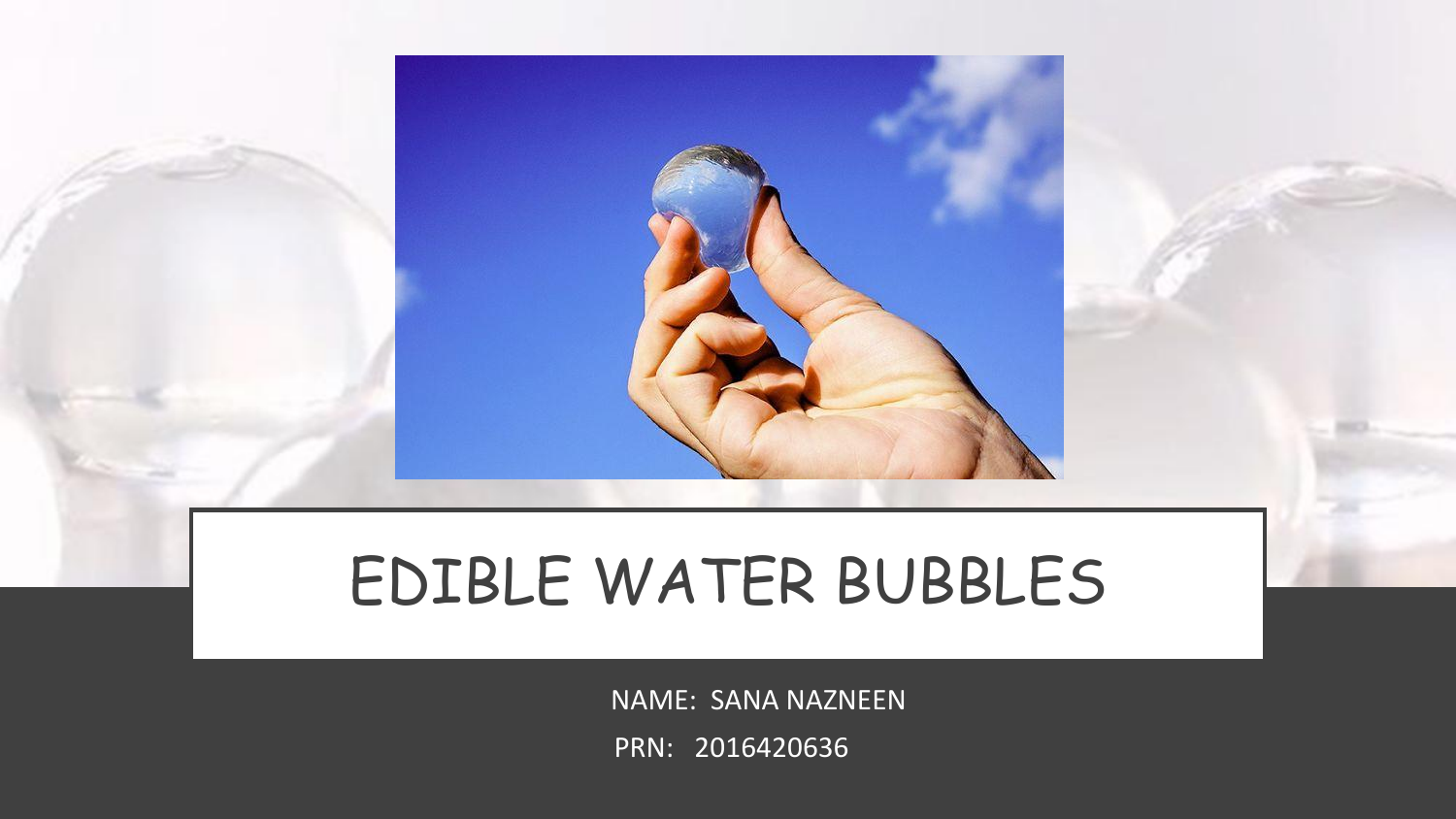# WHAT IS THE NEED?

 $\Box$ It is a well-known fact that plastic bottles which take hundreds of years to decompose and also harms the environment, so to prevent pollution edible water came into existence

To try to combat that *Pierre paslier* and his fellows from *Imperial college of London* have been working on an Innovative solution of water encased inside an edible container made using seaweed . All the customer has to do to quench his/her thirst is poke a hole in the surface layer or better still pop the entire blob into the mouth

**OThis is an innovative and incredible edible water** bubble known as "OOHO"



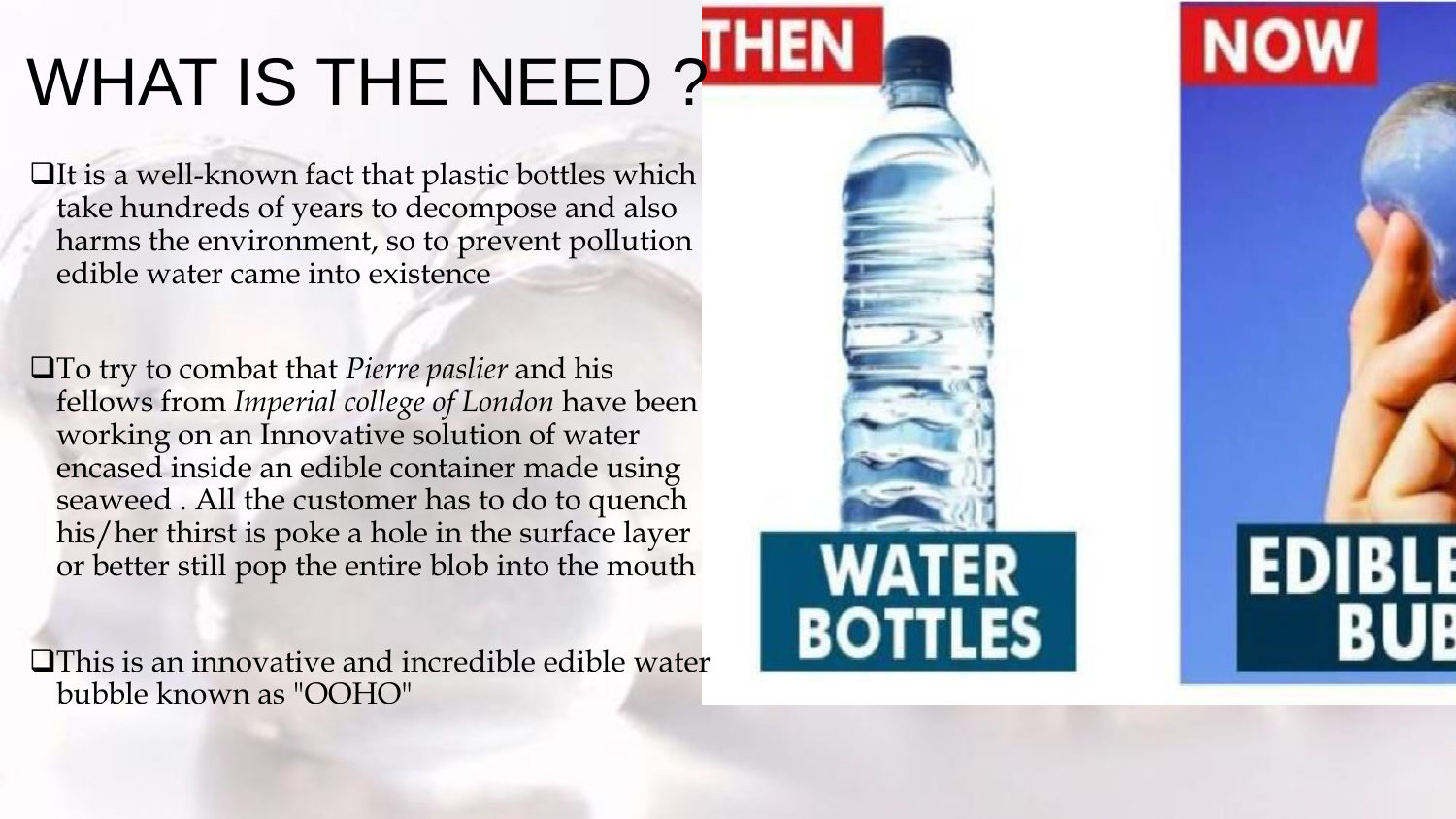### FEATURES OF EDIBLE WATER BUBBLE:

 $\Box$ Ooho is a bubble designed by skipping rocks lab that encircles drinking water within an edible membrane made from a natural seaweed extract .

- $\Box$  If u don't feel like eating it, the flexible bubblelike packaging biodegrades in jut 4-6 weeks , the same time as it takes for a fruit.
- **The membrane can be flavoured and colored** and can also be used for other liquids such as soft drinks , and cosmetics.

 $\Box$  The jelly-like consistency of the water bubble is accomplished through the process of gelification , which comprises of adding an edible gelling agent to liquids , due to this feature it could quite be a revolution on market



700 years to decompose

Wasteful

Polluting  $plastic > fish$ by 2050

Climate Impact 100a

emissions per 1 litre bottle produced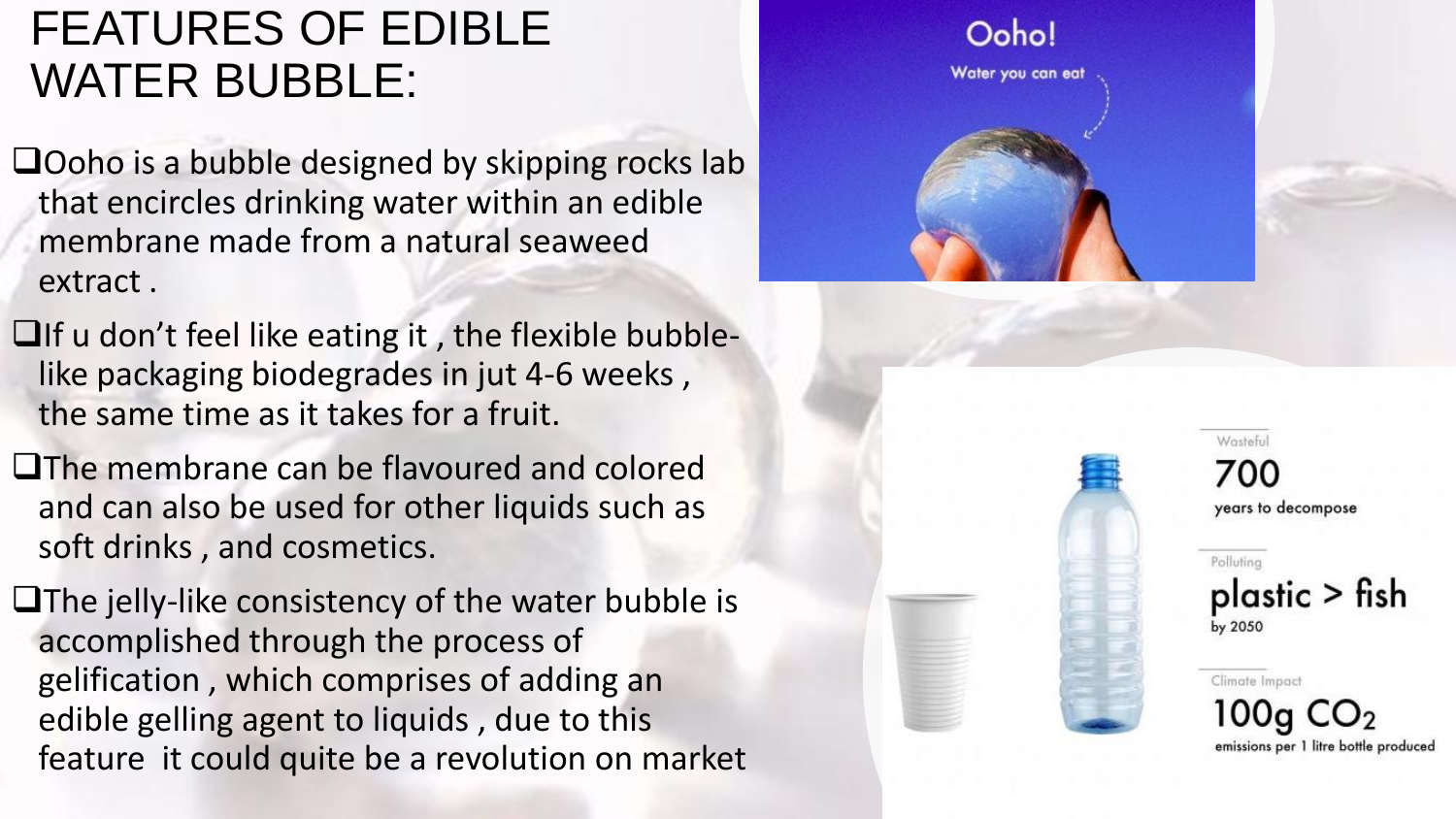$\Box$  The packaging material is cheaper to produce than plastic.

 $\Box$  The bubbles have a 'bite-size' in three sizes 20,55 and 150ml. The team is developing a commercial machine to produce Ooho quickly and in large quantities . The machine will also be able to make Ooho's that are bigger and in different shapes.

 $\Box$ If you are not so into the idea of popping a whole water globule into your mouth , you can simply peel off the Outer layer like you would do to a fruit.

**The intake of non-renewable resources for single-use bottles and the** quantity of waste produced is exceptionally unsastainable.

**Thain Goal of Ooho** is to supply the convenience of plastic bottles while limiting the environmental effect.

□Ooho is made 100% from plants and seaweed.

 $\Box$ It is cheaper than plastic.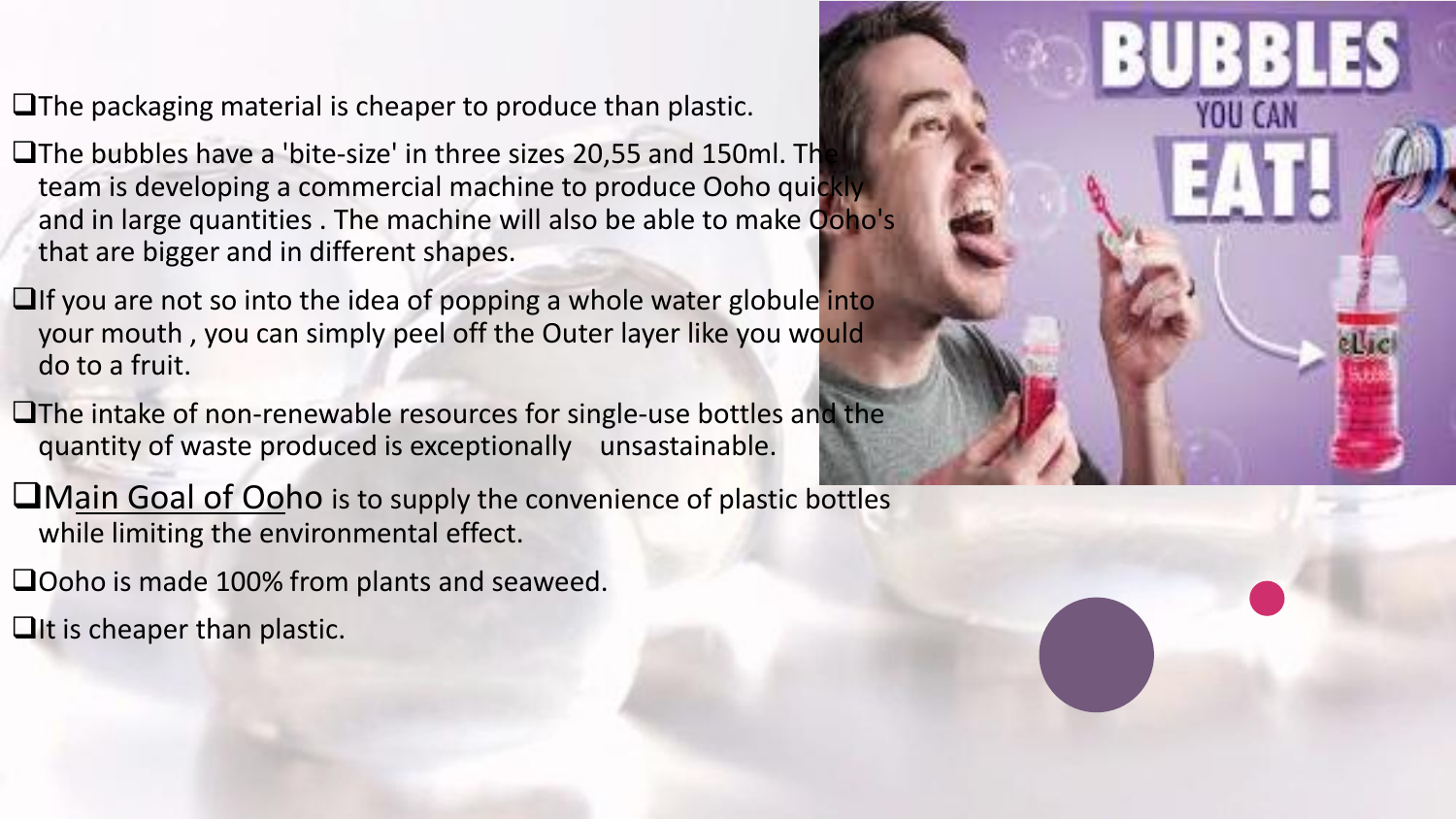## RAW MATERIALS REQUIRED ARE:

- •WATER
- •CALCIUM LACTATE
- •SODIUM ALGINATE





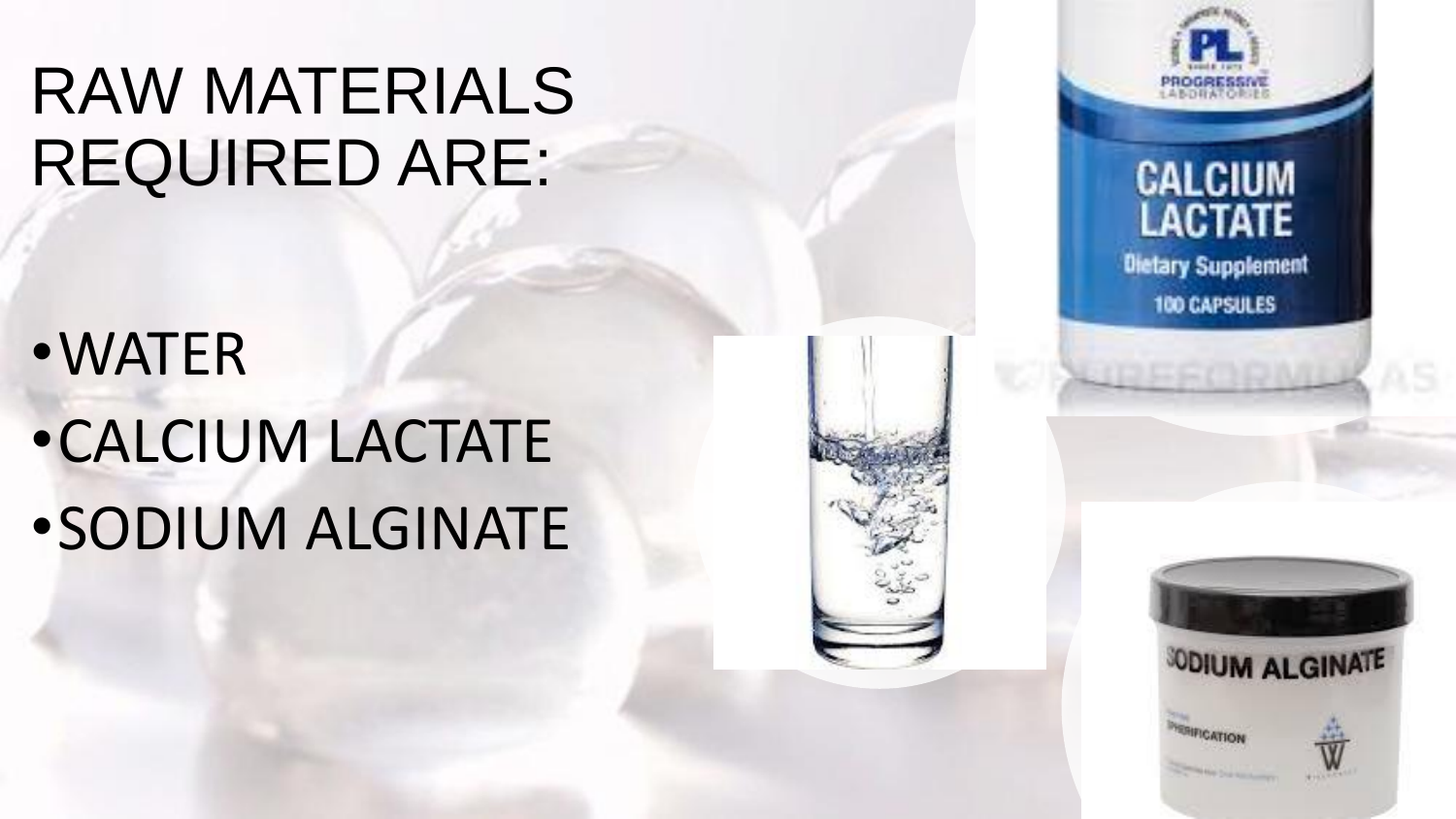PROCEDURE FOR MAKING EDIBLE WATER BUBBLE:

#### INGREDIENTS:

1 gram sodium alginate 5 grams food-grade calcium lactate 5 cups ( 1.2 L) water, divided

#### STEPS:

1.Mix 1 gram of sodium alginate with 1 cup (240 mL) of water. Use a kitchen or a digital scale to measure out 1 gram of sodium alginate. Place it into a bowl, then add 1 cup (240 mL) of water.

Mix the 2 ingredients together using an immersion blender until the sodium alginate dissolves.

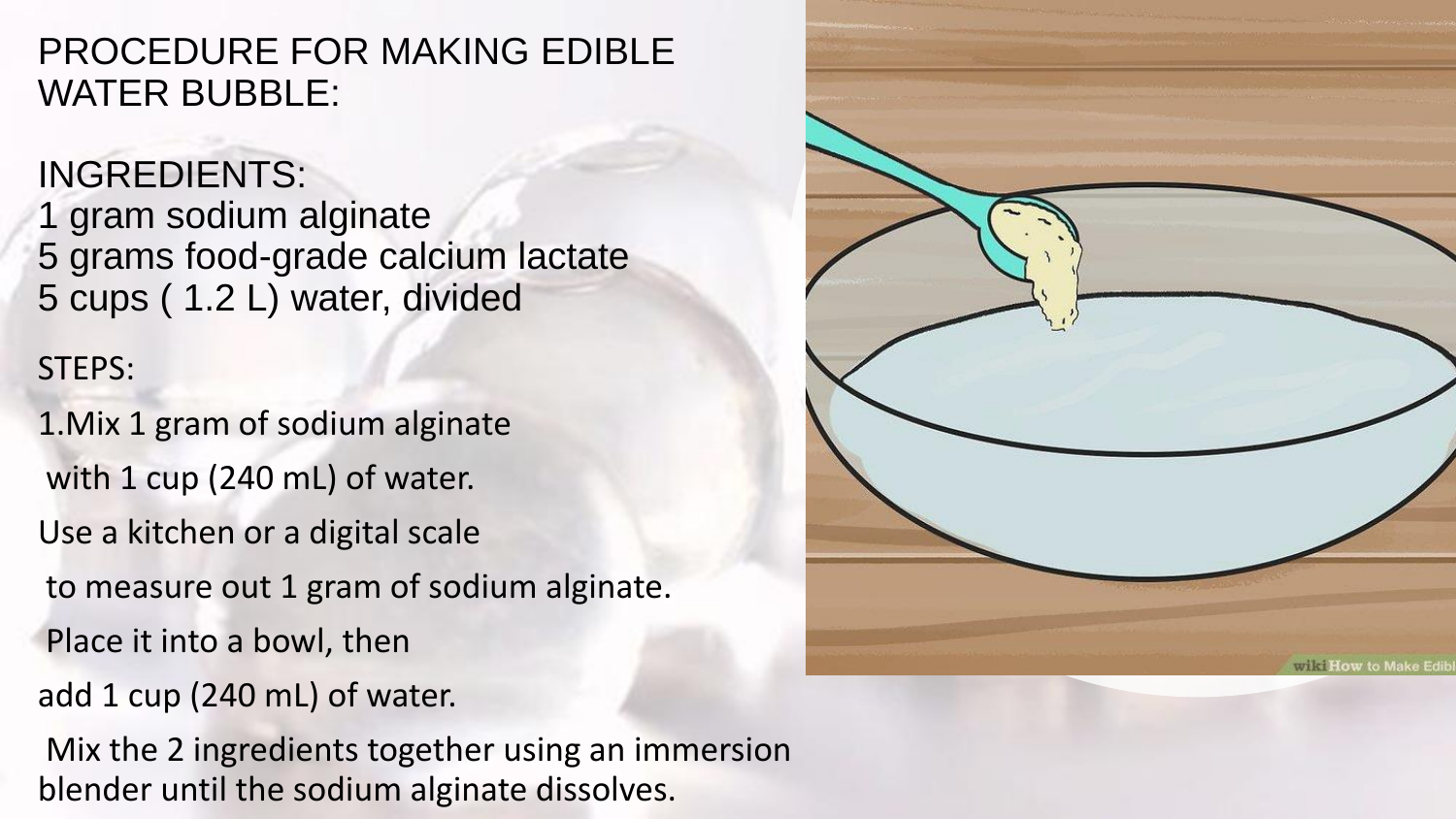- 2. Mix 5 grams of calcium lactate with 4 cups (950 mL) of water.
- Pour 4 cups (950 mL) of water
- into a large bowl, separate from



- 3. Add spoonfull of sodium alginate water into the calcium lactate water.
- Take a deep spoon, such as a
- sauce ladle, and scoop up some
- of the sodium alginate mixture.
- Hold the spoon over the surface of the calcium lactate mixture, then carefully tip its contents in. Do this a few more times until the bowl is filled.





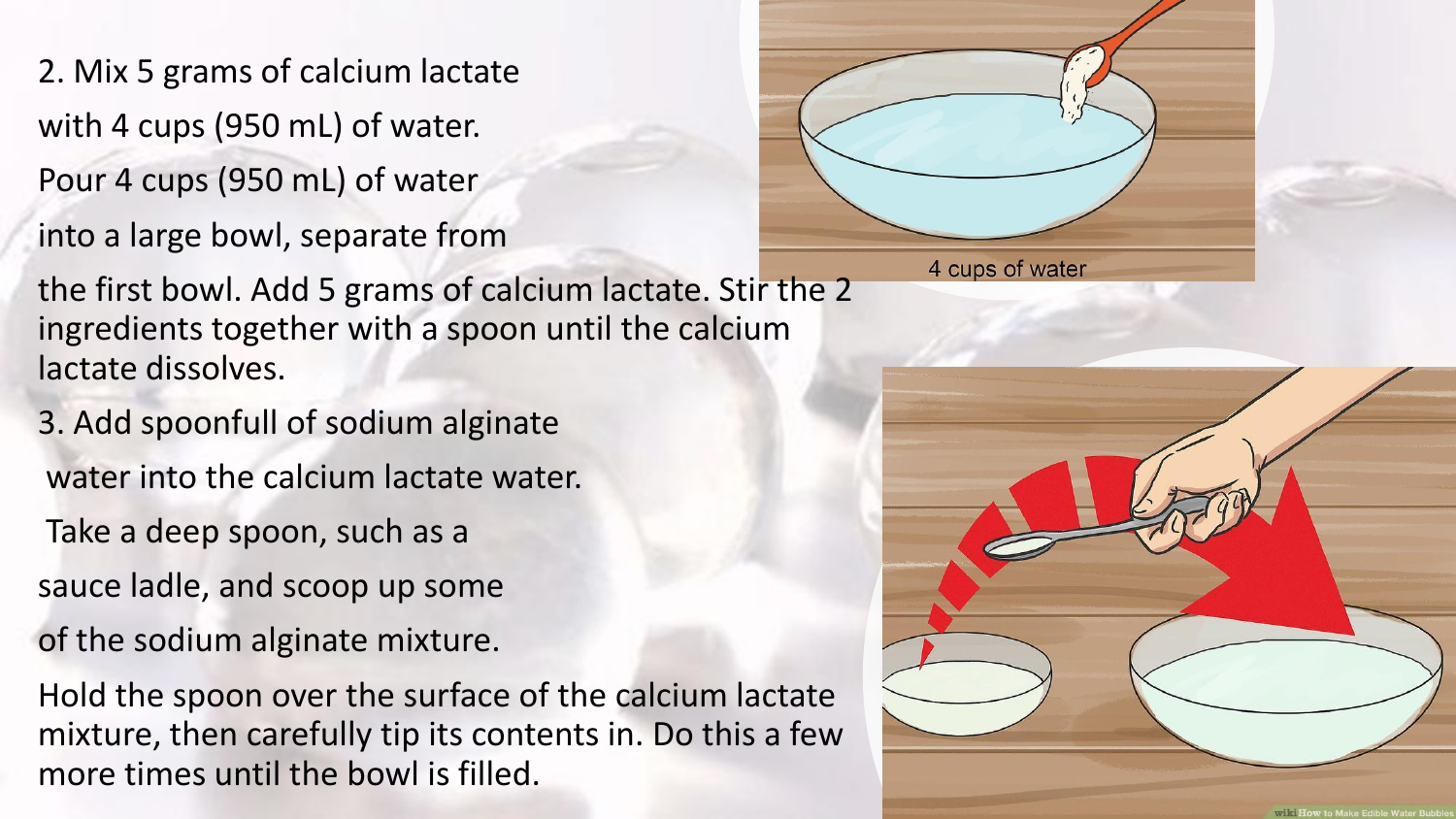4.Stir the mixture for 3 minutes. Use a slender spoon to gently stir the contents in the large bowl. Keep stirring for 3 minutes. This will help activate the ingredients, and cause the sodium alginate to condense into "bubble" shapes.

5.Transfer the bubbles with a slotted spoon into a bowl of water. Fill a large bowl with plain water; the exact amount does not matter, as long as it is filled. Use a slotted spoon to remove the sodium alginate bubbles 1 by 1, and transfer them into the water. This will help stop the reaction.

6.Scoop the bubbles from the water with a slotted spoon. Set them down onto a plate or into a bowl. At this point, you can eat, drink, or slurp the bubbles up. You can also give them to young children to play with as a sensory activity!



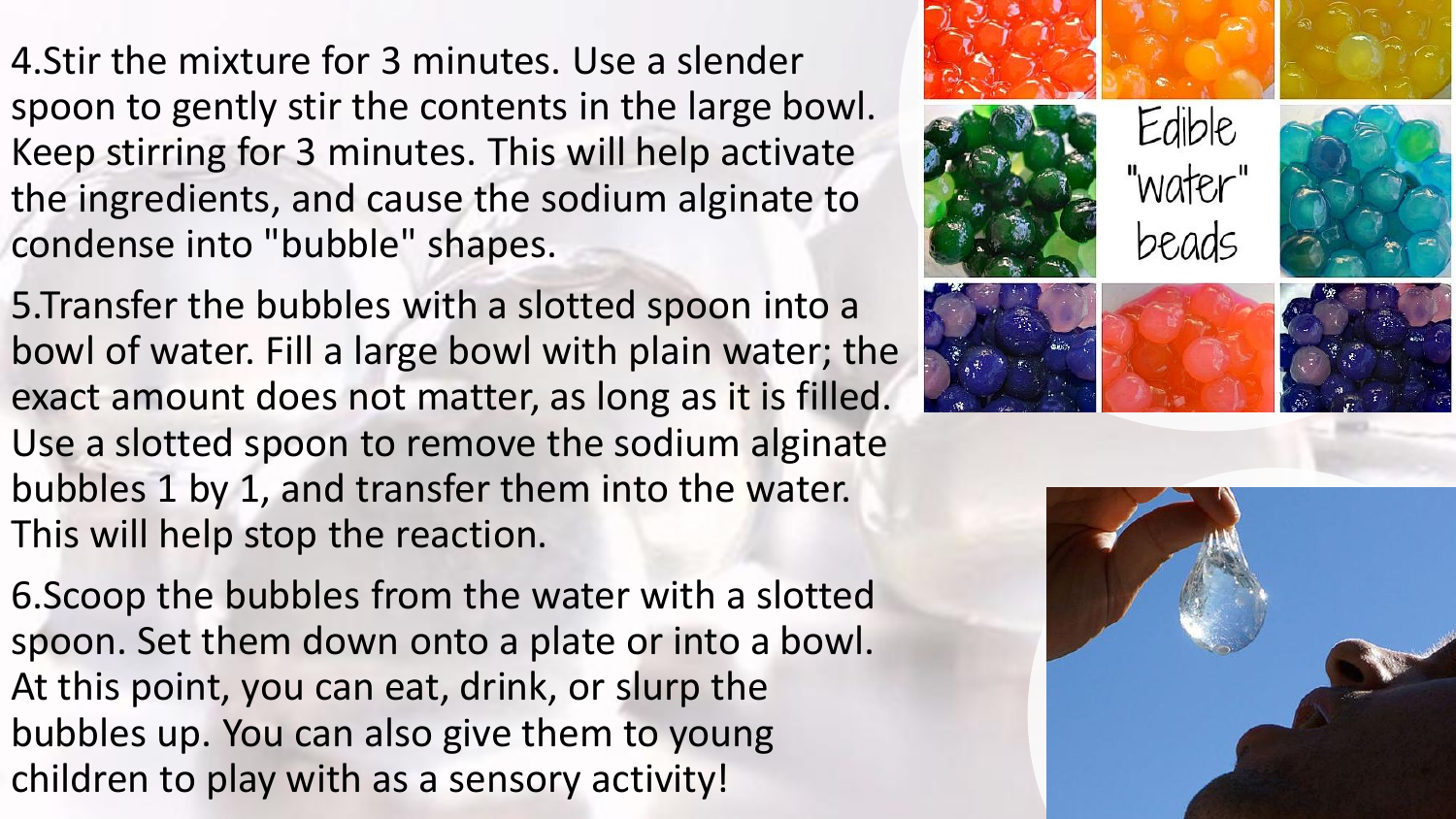#### LET US DISCUSS ,WHAT WILL BE THE STRATERGIES FOR MARKETING,COST,PLANNING,TARGET AUDIENCE AND FUTURE PROSPECTS OF OUR PRODUCT

- Strategic Design and design thinking in general ide address large-scale and complex issues, relative to environment, social innovation or economic challe
- Also, from an article "A set of principles good at m people interactions with new products, technologies or other complex systems simple and pleasurable" *[Harvard Business Review]"*
- The consumer always wants a product with less cost but good quality.so initially the cost of the product should be maintained as low but as soon as the products demand increases the cost will also be increased so as to fullfill the consumer demands and making available resources as per the demand

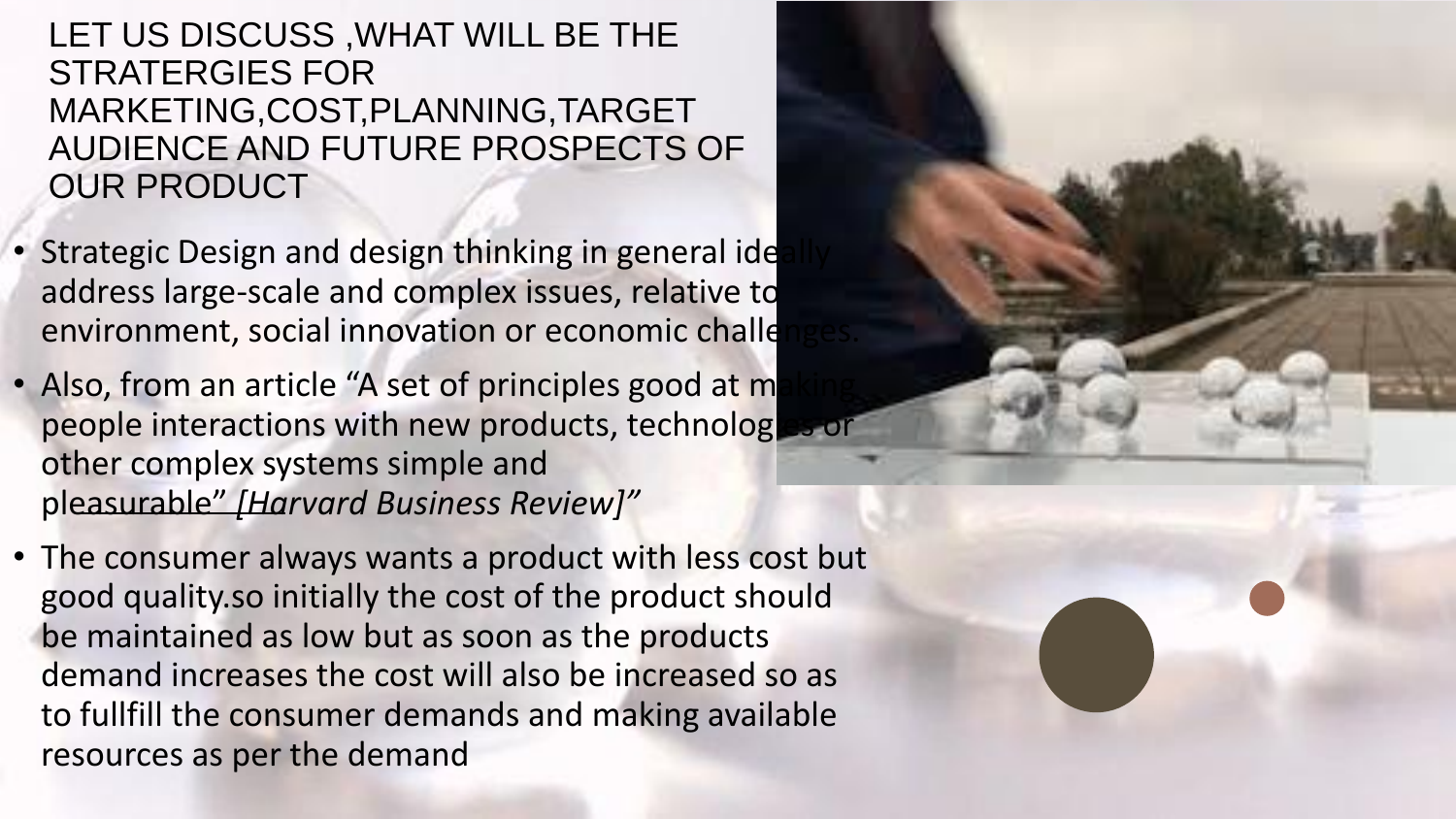- As far as target costumer is concerned we should advertise about the product where there is a large public get together. For eg, In a marathon race we will make small stalls at some distances between the starting and final point of marathon and the participants will get this edible water bubble to consume between the race hence a large amount of people will consume and will get to know about it.
- At various areas which do not have much literate peoples , we will make awareness amongst people that how the plastic can be replaced easily and substantially by edible water bubble .
- Also if future prospects are considered then the main reason of creation of edible water bubble is to eliminate usage of plastics as it takes a large amount of time to get decompose . As the idea is innovative various funds are also provided across the world and a positive response has been recorded by people.

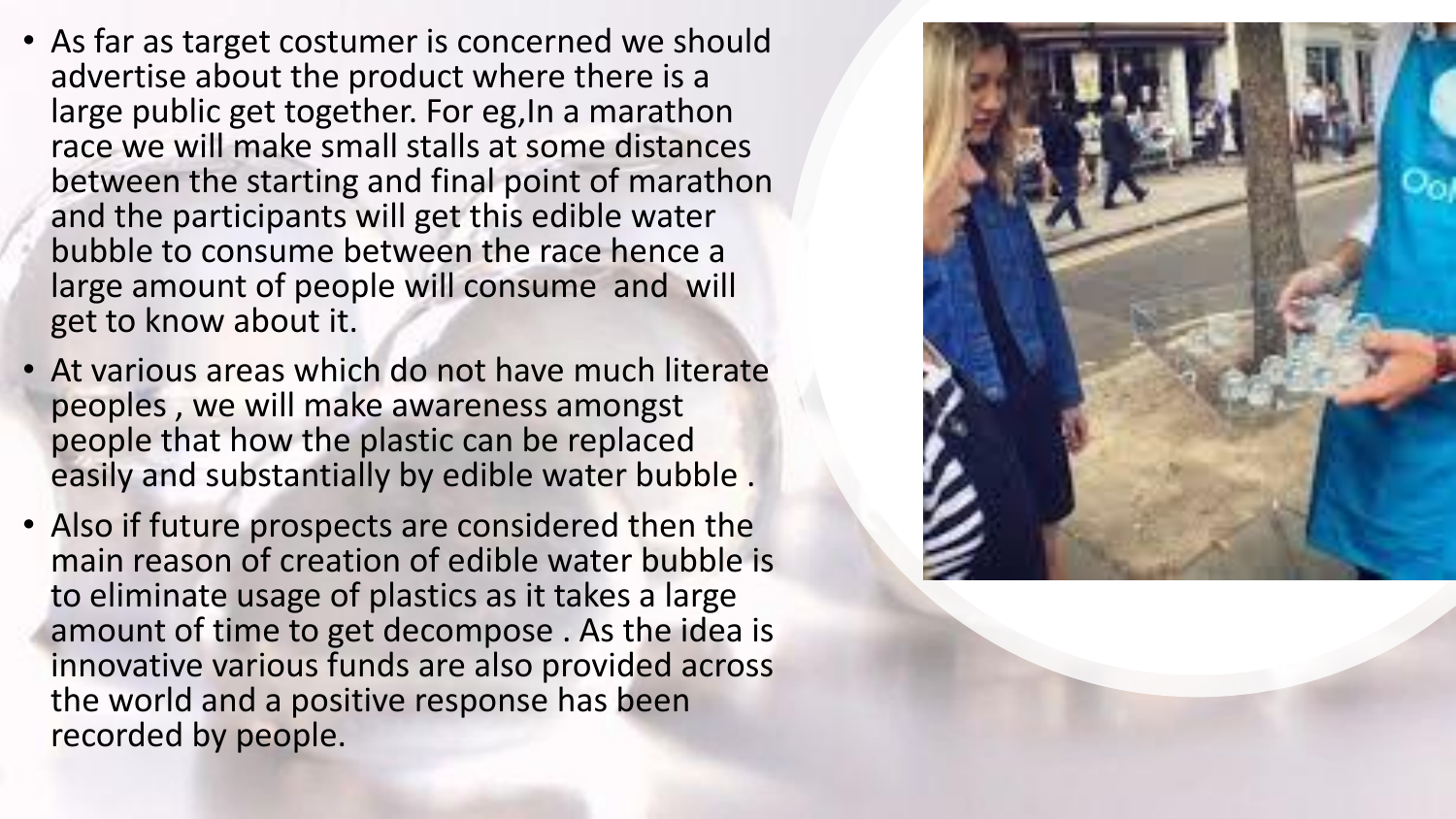## **CONCLUSION**

- So, from the topic it can be concluded that in future there will be supermarkets that wont have plastic water bottles.
- To conclude my topic I would like to show you a short video to get the concept more clear about edible water bubbles.
- So Ooho is 100% natural and extracted from seaweeds and cheaper than plastic